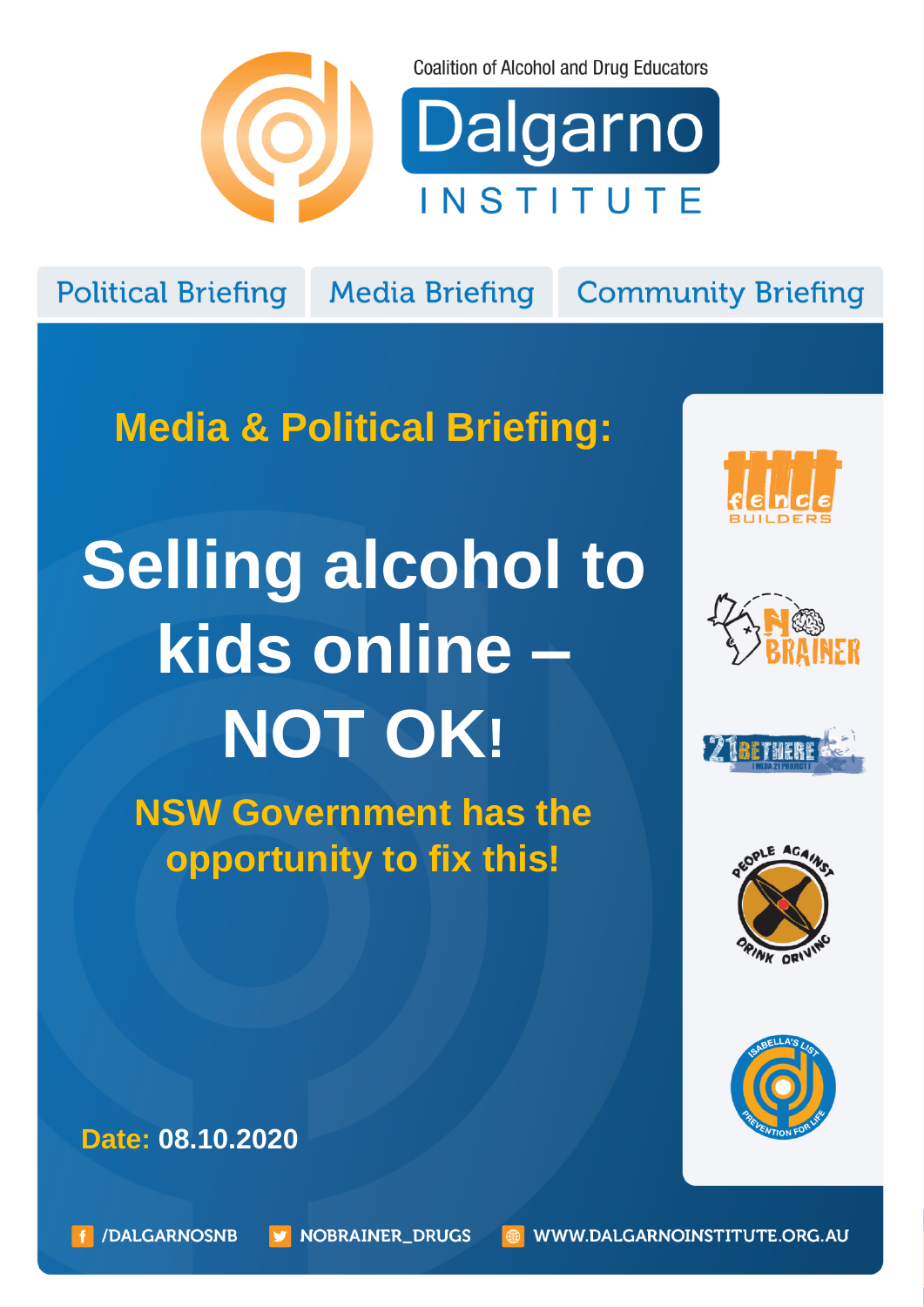## *Media Statement:*

It is time to act for the greater safety and well-being of the family, but most importantly, NSW's children.

It was concerning enough that ID checking around online alcohol sales was neglected prior to pandemic, but now under cover of Covid and its new 'relaxed' licensing laws, the alcohol industry have been enabled to use the emerging vagaries to sell to minors. Not only that but the online sales debacle sees virtually zero prevention of delivery to people who are intoxicated.

"We here at the Dalgarno Institute and its members could not agree more with FARE on this issue – These loopholes must be shut down, and shut down immediately!" said Shane Varcoe, Executive Director of the Institute.

There is strong community support for introducing common sense measures to protect children; the majority of people in NSW (87%) think age should be verified to purchase alcohol online.

"Right now, the NSW Parliament has the opportunity to ensure that we are doing all we can to keep families and communities safe by introducing smart and clearly needed and plain caring measures in relation to online alcohol delivery," Mr Varcoe said.

"If you have ever been in any emergency room or spoken to any of the [long suffering front line medical professionals](http://www.greaterrisk.com/EnoughEnoughBrochureACEM.pdf) they will let you know, in no uncertain terms, the shocking harms done by alcohol on our young and speak damningly of any legislation (or lack of) that further enables these horrendous outcomes – to children!"

The NSW Parliament is considering legislation on online alcohol deliveries, and community and health organisations are advocating common sense measures including requiring age verification when alcohol is sold online, and preventing alcohol being delivered into the home within two hours of purchase and late at night.

## **DALGARNO INSTITUTE**

**Political Briefing Media Briefing Community Briefing**